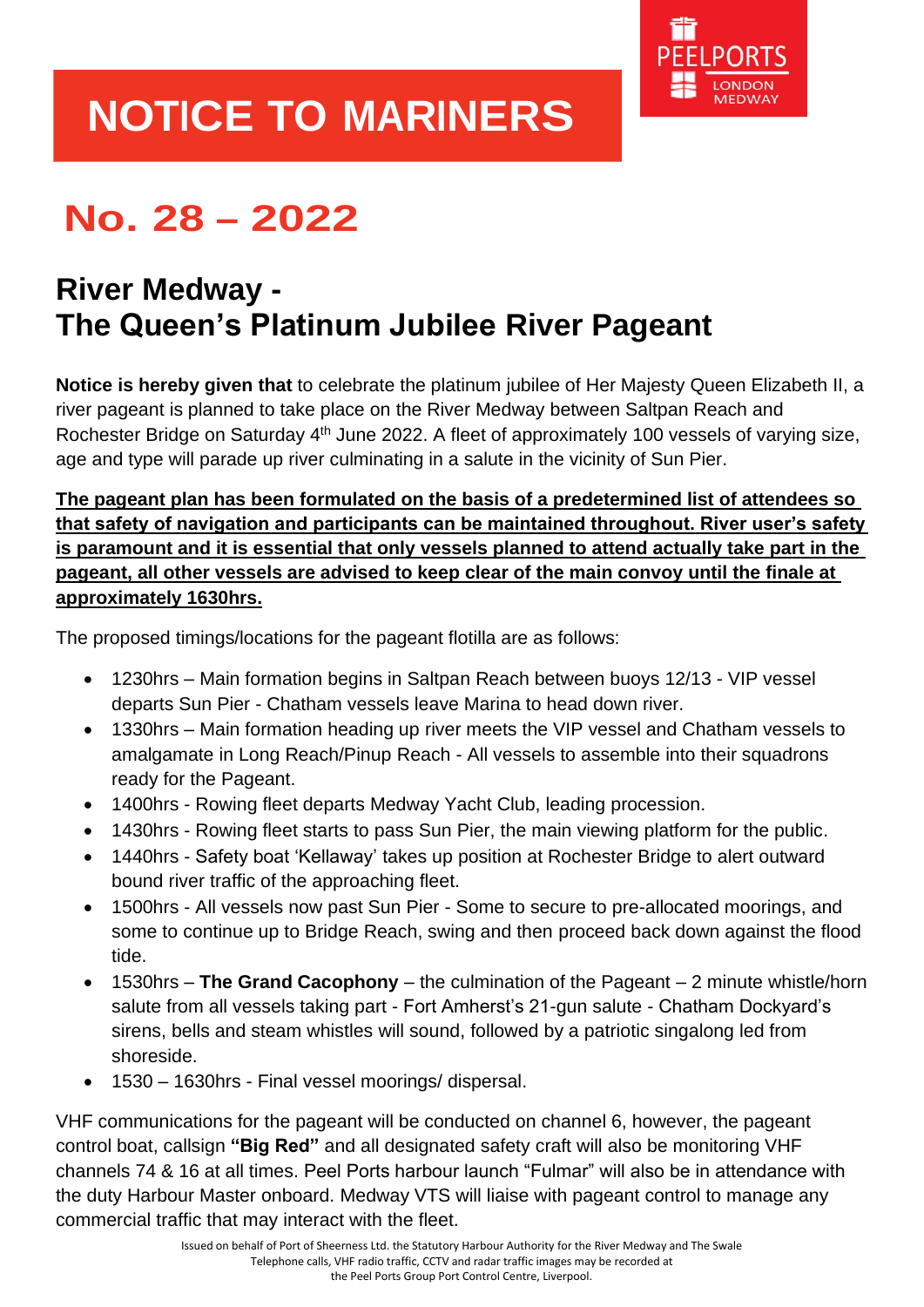

Between 1430 and 1530 hrs vessels taking part in the jubilee pageant will be turning in the river at predetermined points to then take up their allocated mooring positions. The chart below shows the expected swinging point for different squadrons of boats taking part .



Issued on behalf of Port of Sheerness Ltd. the Statutory Harbour Authority for the River Medway and The Swale Telephone calls, VHF radio traffic, CCTV and radar traffic images may be recorded at the Peel Ports Group Port Control Centre, Liverpool.